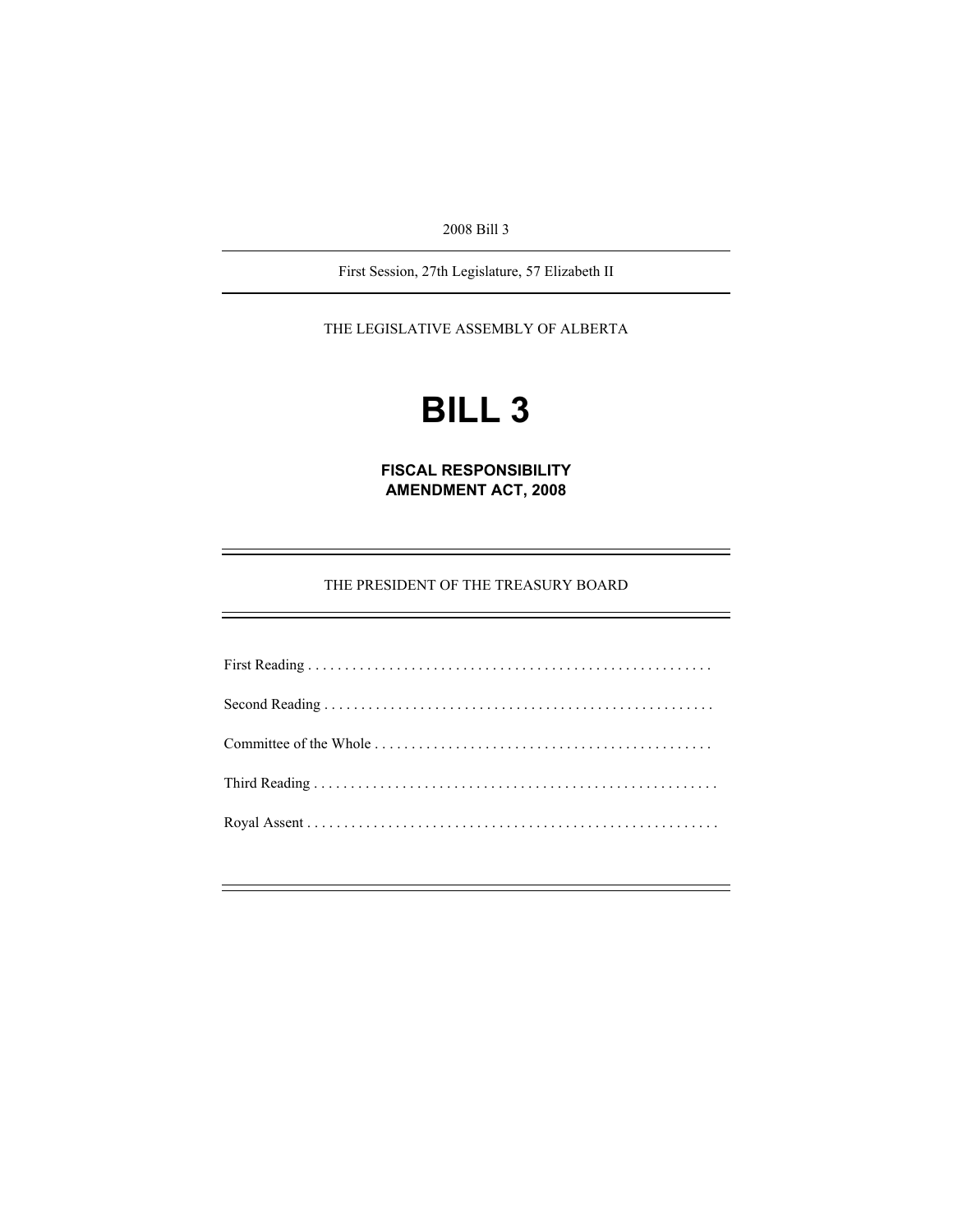## **BILL 3**

2008

### **FISCAL RESPONSIBILITY AMENDMENT ACT, 2008**

*(Assented to , 2008)* 

HER MAJESTY, by and with the advice and consent of the Legislative Assembly of Alberta, enacts as follows:

#### **Amends RSA 2000 cF-15**

**1 The** *Fiscal Responsibility Act* **is amended by this Act.**

#### **2 Section 1 is amended**

- **(a) in clause (a)(i) by striking out** "and" **at the end of paragraph (B), by adding** "and" **at the end of paragraph (C) and by adding the following after paragraph (C):**
	- (D) any amounts raised on or after April 1, 2008 for the purpose of constructing, purchasing or extending the life of capital assets of school boards under the *School Act*, regional health authorities under the *Regional Health Authorities Act*, the Alberta Cancer Board under the *Cancer Programs Act* and public post-secondary institutions under the *Post-secondary Learning Act*,

**1**

**(b) by repealing clause (b.01).** 

*Bill 3*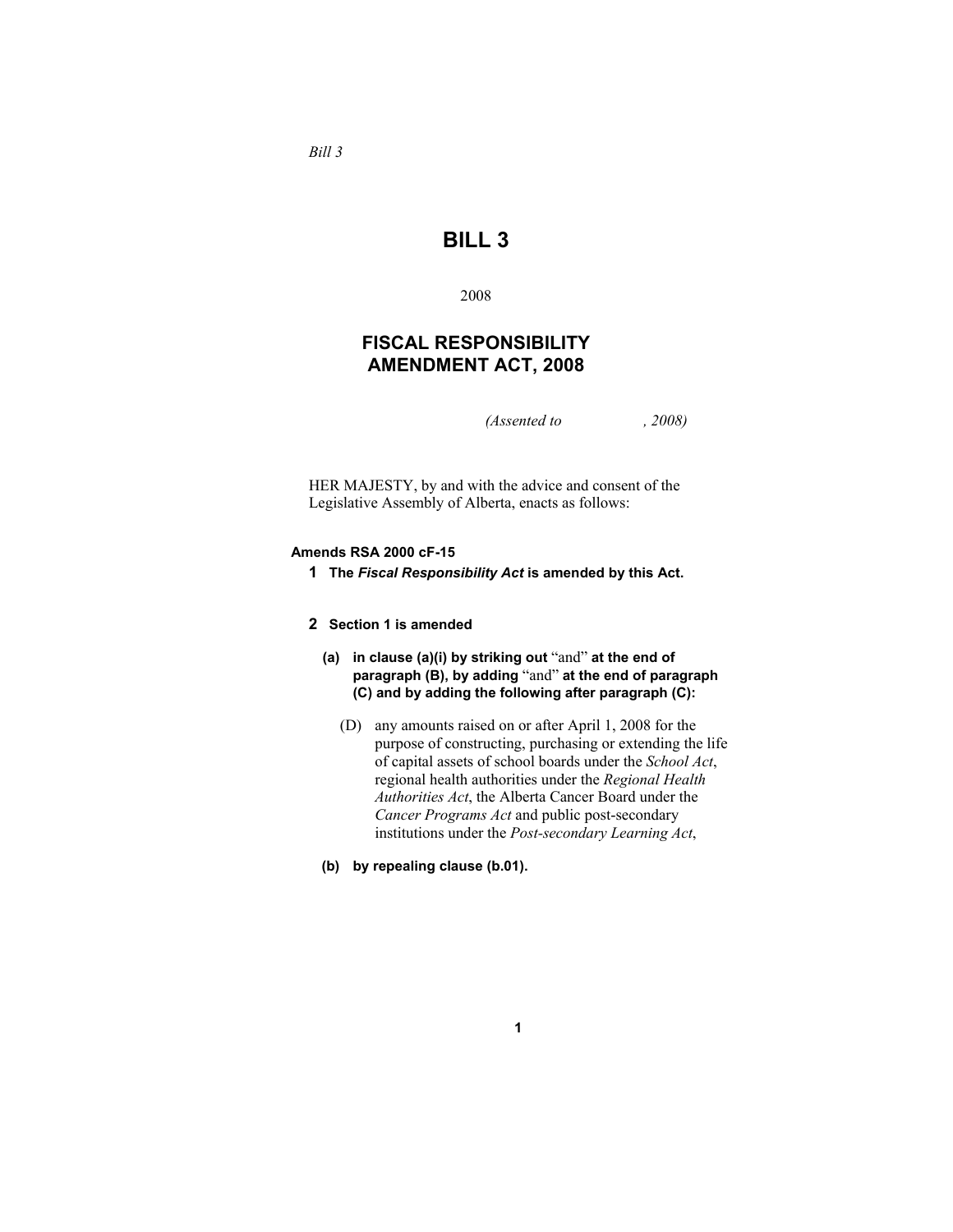#### **Explanatory Notes**

- **1** Amends chapter F-15 of the Revised Statutes of Alberta 2000.
- **2** Section 1 presently reads in part:
	- *1 In this Act,*
	- *(a) "accumulated debt" means the aggregate amount of* 
		- *(i) unredeemed Government securities that have not matured and that are issued in respect of money raised under section 56(1) of the Financial Administration Act, excluding* 
			- *(A) any amounts raised for the purpose of making advances to or purchasing securities of a Provincial corporation pursuant to section 58 of the Financial Administration Act,*
			- *(B) the amount of Government securities acquired and held under section 60 of the Financial Administration Act, and*
			- *(C) any amounts raised for the purpose of financing capital investment on or after April 1, 2003,*

**1** Explanatory Notes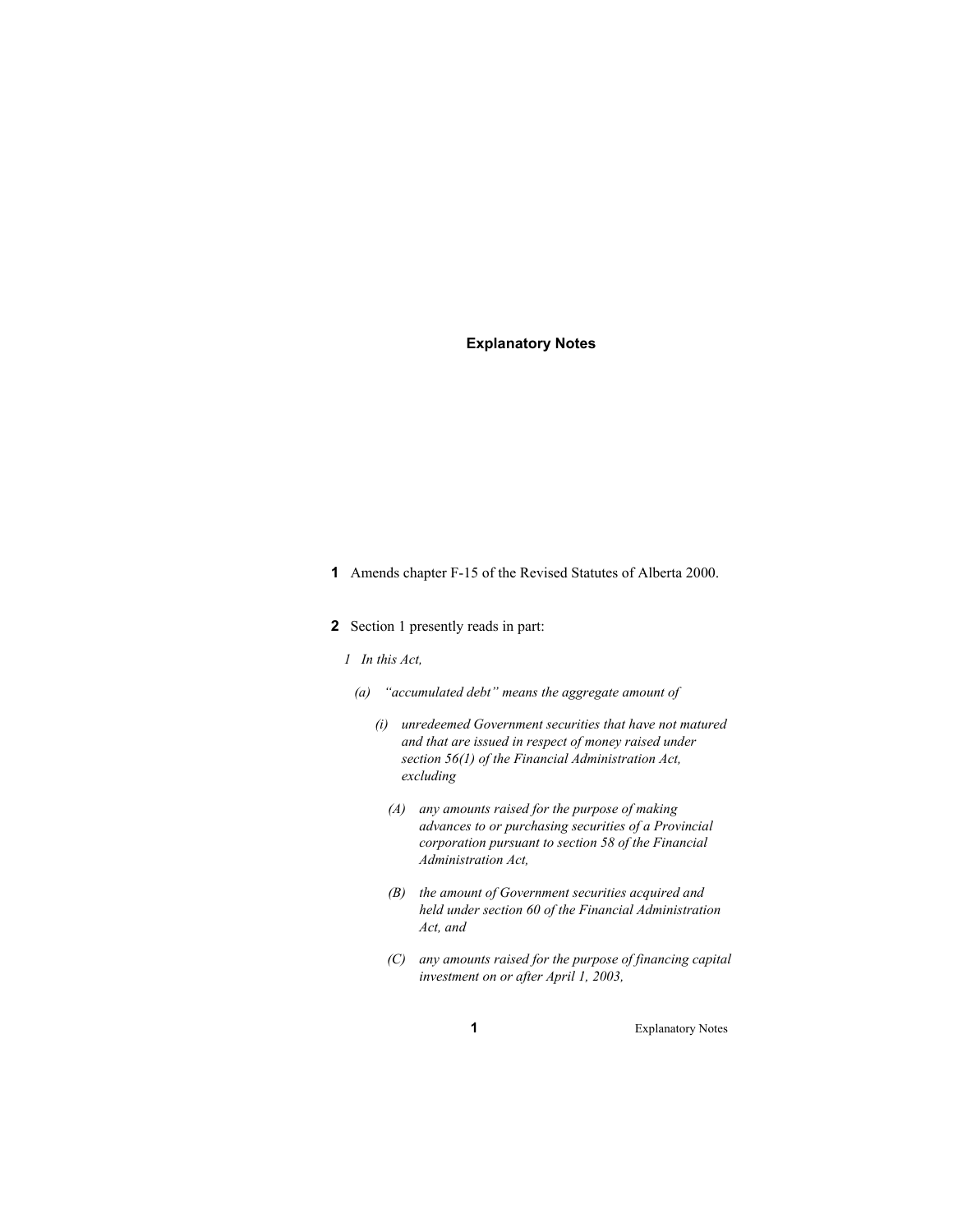- **3 Section 2(2) is amended**
	- **(a) in clause (a) by adding** "or" **at the end of subclause (iii), striking out** "or" **at the end of subclause (iv) and repealing subclause (v);**
	- **(b) in clause (b) by striking out** "and for the fiscal year 2005-06, section  $2.1(2)(h)$ ,".

**4 Section 2.1(2)(h) is repealed.**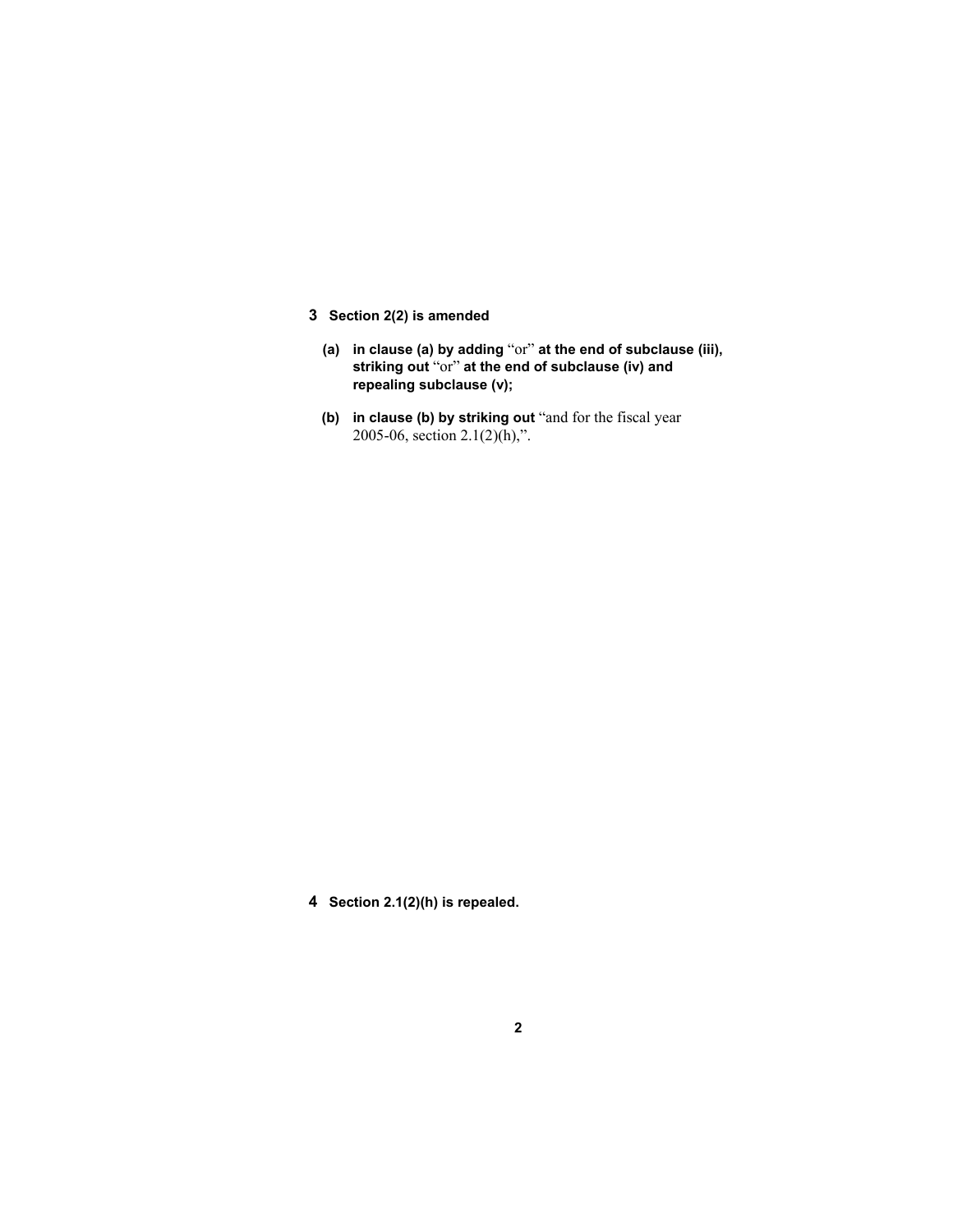- *(b.01) "Alberta 2005 Resource Rebates" means the refund of overpayments paid under Part 1, Division 4.1 of the Alberta Personal Income Tax Act;*
- **3** Section 2(2) presently reads:
	- *(2) For the purposes of subsection (1),* 
		- *(a) actual expense does not include* 
			- *(i) any amounts paid or payable for the cost of a public emergency or disaster declared by the Lieutenant Governor in Council,*
			- *(ii) any amounts paid or payable under the Natural Gas Price Protection Act from amounts allocated from the Alberta Sustainability Fund under section 2.1(2)(f),*
			- *(iii) expenses paid or payable from amounts allocated from the Capital Account under section 2.2(2)(c),*
			- *(iv) any amounts paid or payable for the cost of a settlement with a First Nation from amounts allocated from the Alberta Sustainability Fund under section 2.1(2)(g), or*
			- *(v) for the fiscal year 2005-06, any amounts paid or payable for the cost of Alberta 2005 Resource Rebates from amounts allocated from the Alberta Sustainability Fund under section 2.1(2)(h),*
			- *and*
		- *(b) actual revenue includes any amounts allocated from the Alberta Sustainability Fund under section 2.1(2)(c) and (d), and for the fiscal year 2005-06, section 2.1(2)(h), but does not include any amounts allocated to the Alberta Sustainability Fund under section 2.1(2)(a).*
- **4** Section 2.1(2) presently reads in part:

*(2) Within the General Revenue Fund amounts may be allocated to and from the Alberta Sustainability Fund as follows:*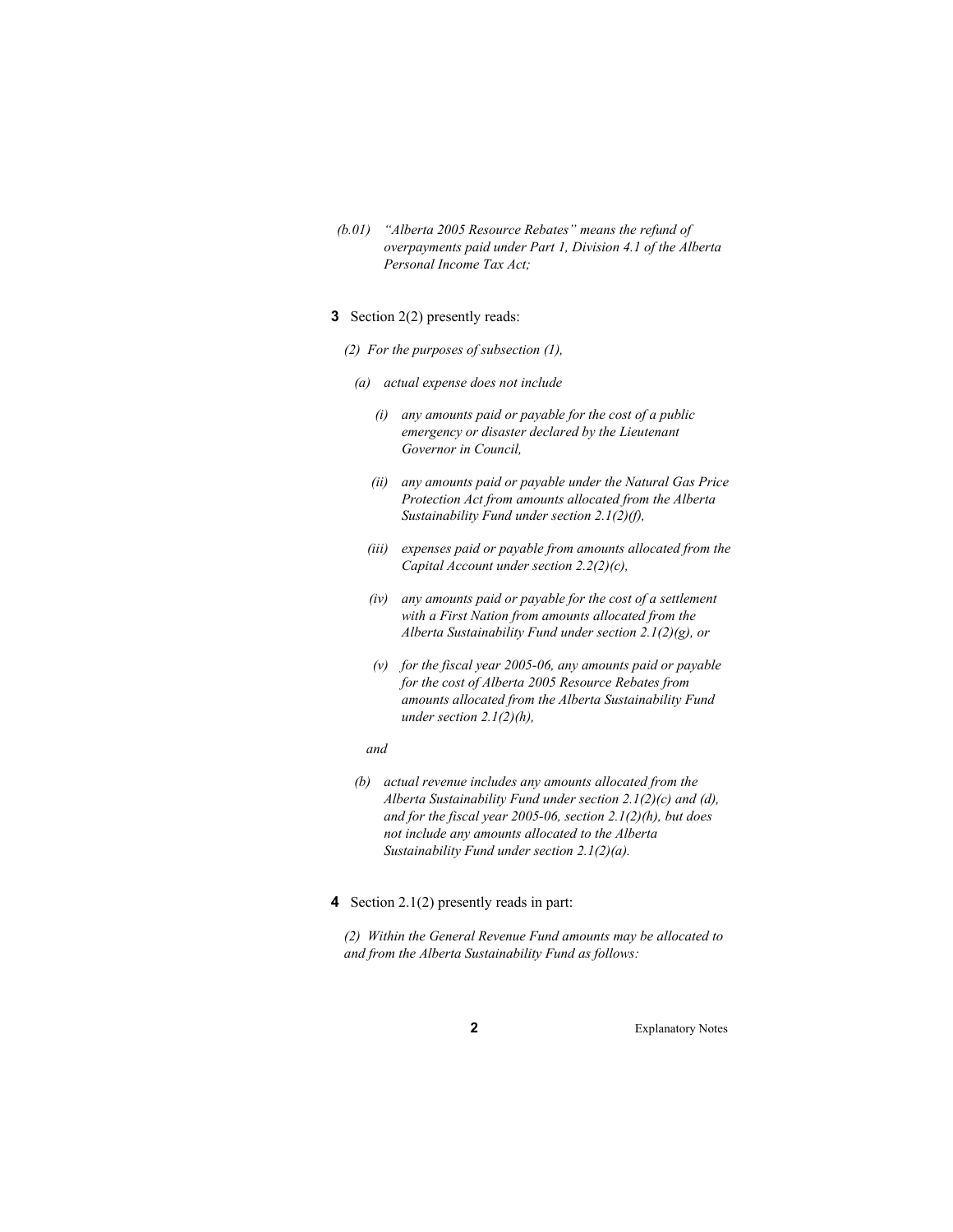**5 Section 4(2)(f) is repealed.**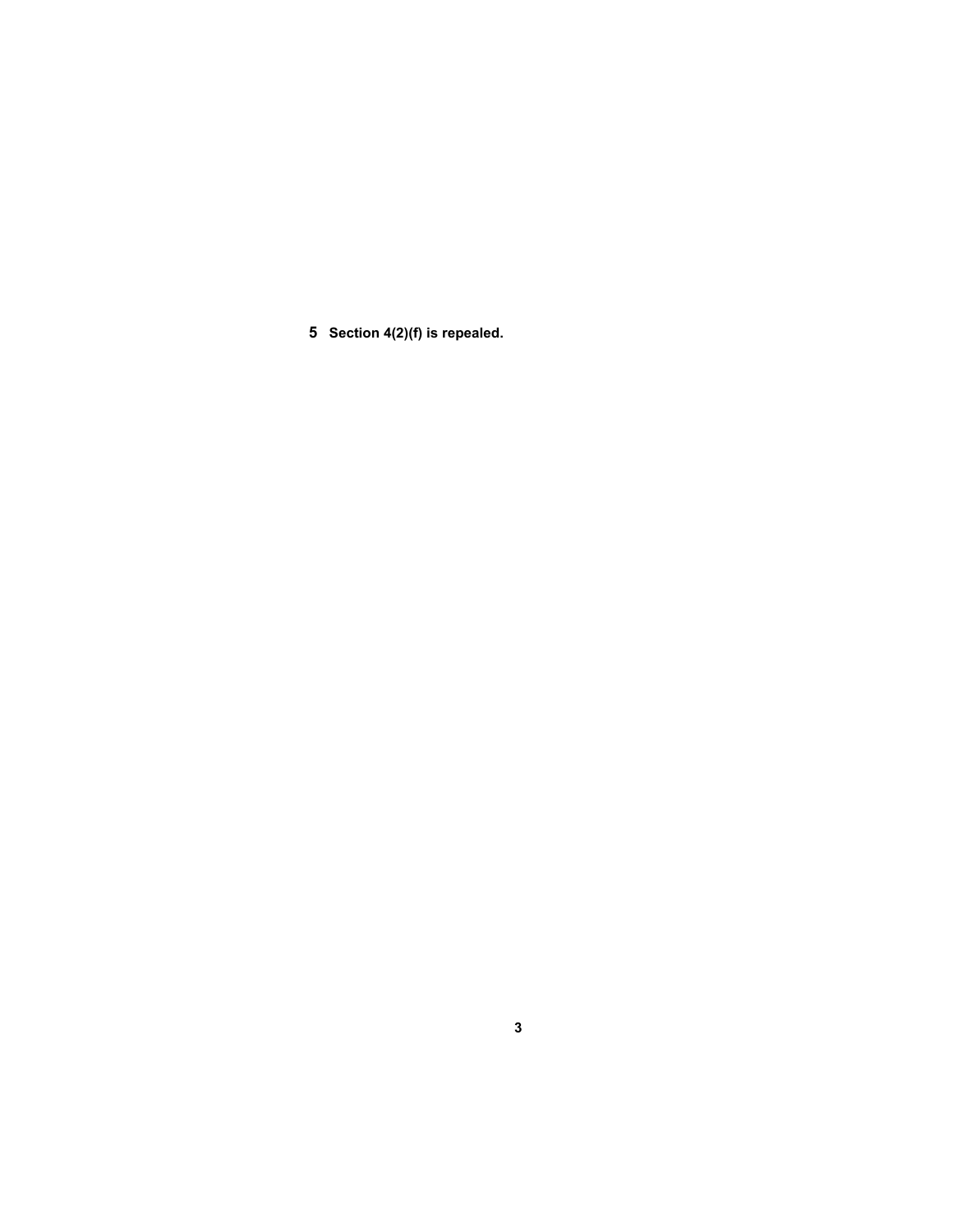- *(h) for the fiscal year 2005-06 and subject to subsection (3), amounts required to offset the cost of Alberta 2005 Resource Rebates to Albertans may be allocated from the Alberta Sustainability Fund.*
- **5** Section 4(2) presently reads in part:

*(2) The following are not commitments for the purposes of subsection (1):* 

 *(f) commitments made for the fiscal year 2005-06 for the cost of Alberta 2005 Resource Rebates to Albertans under section 2.1(2)(h).* 

**3** Explanatory Notes